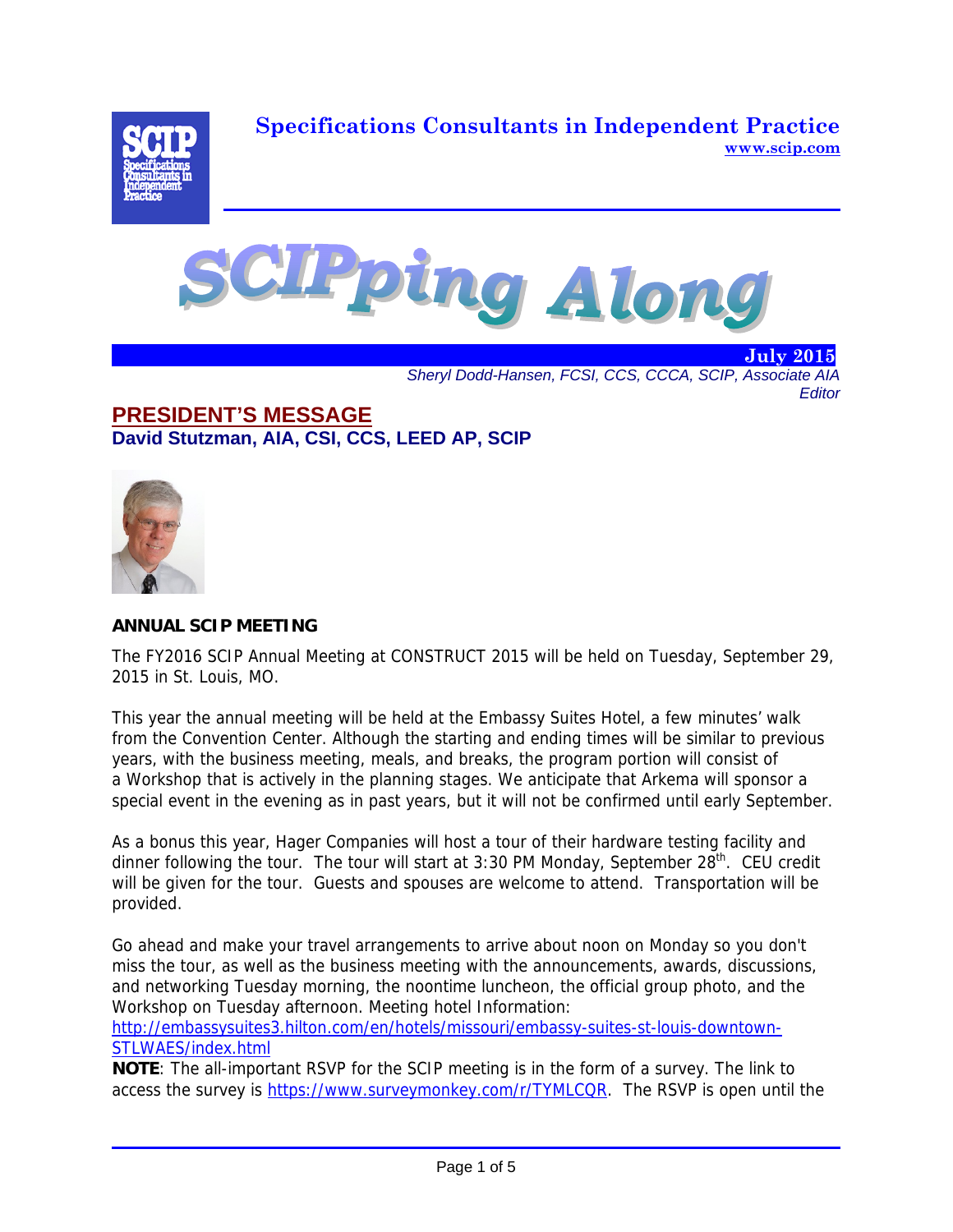end of July. Food will be ordered based on those responding that they are attending the meeting and workshop. No response – no food! So please respond to the survey ASAP.

To give you an idea of the responses so far, some screen shots are attached at the end of this newsletter.

**CSI CORPORATE PARTNER PROGRAM:** Recently the Board of Directors chose to take advantage of a CSI offer for SCIP to become a CSI Corporate Partner. This is in response to the Specifier Academy funding and instructor support SCIP offers annually to CSI. The benefit to SCIP members is a \$60 discount on CSI membership dues and additional discounts on CSI member services and products. The net advantage to you: SCIP dues \$50, CSI discount \$60. Put \$10 in your pocket. This may be a good marketing advantage to help promote SCIP membership.

For now, the Corporate Partner program comes with one disadvantage. To get the program discounts you must renew your CSI membership and purchase services and products through Shannon Pennington at CSI headquarters' office. This may be changed in the future when the CSI member database and e-store are configured to accept multiple price points for each item.

If calling CSI is too inconvenient, you may choose to opt out of the program. This will eliminate the \$60 dues discount, though.

Please look below for a message from Susan Konohia, who runs the CSI Corporate Partner program, explaining this in a bit more detail.

And finally, here's a friendly reminder to send your SCIP dues to Treasurer Stephen Falk. The Dues Invoice is attached.

\* \* \*

# **PRESIDENT-ELECT'S REPORT John Carter, CSI, CDT, RA, NCARB**



 $\overline{a}$ 

## **THE SPECIFIER'S WORK PROCESS – Reprised from February 2015**

At the next SCIP Membership Meeting (in St. Louis, September 29, 2015), the SCIP board is planning a members participatory "Workshop" intended to identify and document the typical specifier's work process on a typical construction project.

Most of the SCIP specifiers are involved, day-to-day, with specific tasks and steps that we perform to create and coordinate specifications for construction projects. This upcoming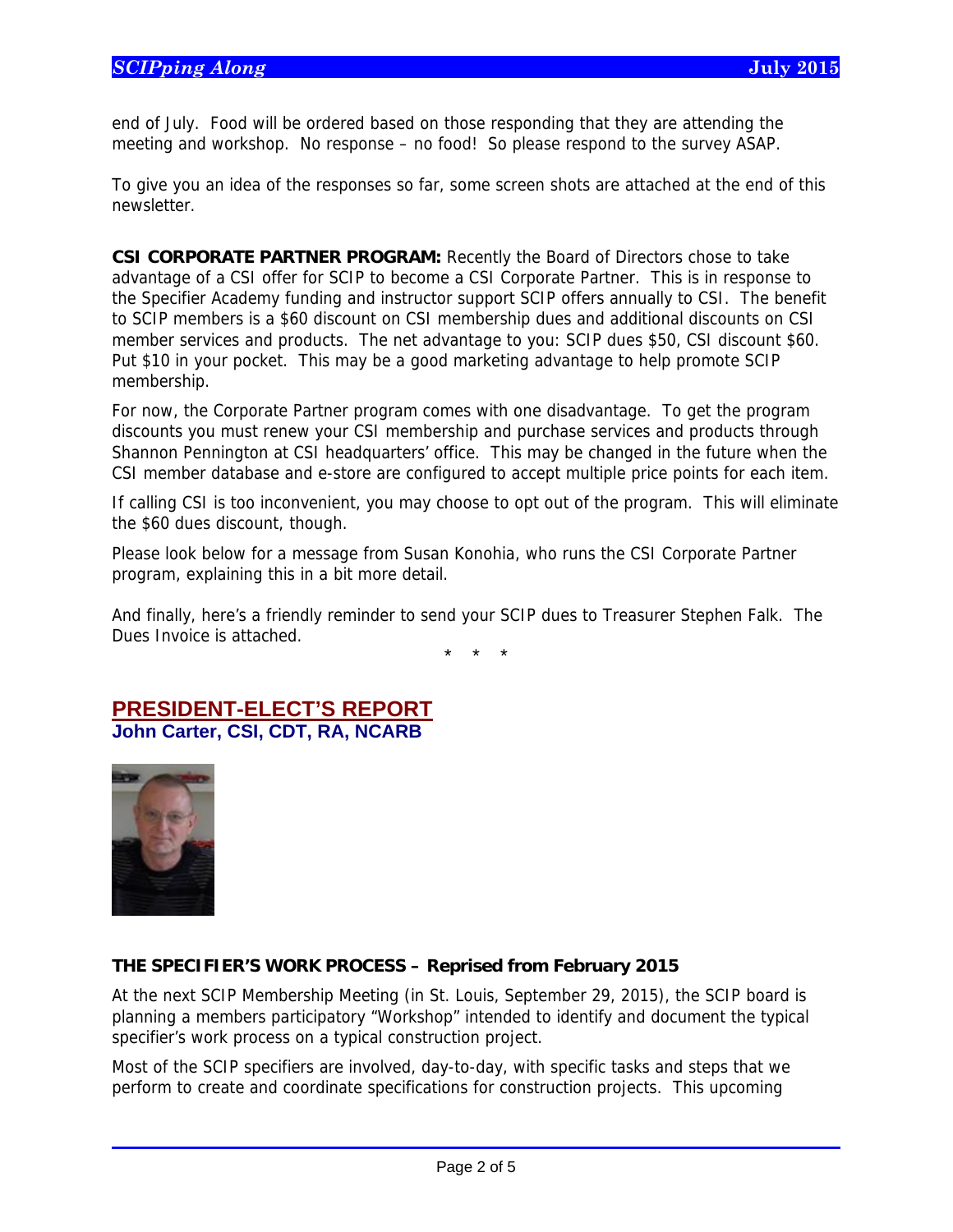Workshop will explore this "work process" and try to document the process, specific steps, milestones, and activities that we specifiers typically use in providing our services to our clients.

This Workshop will not explore the technical aspects of writing specifications, and will not dig into the business aspects, but instead it will focus on the day-to-day activities required to produce and coordinate our work with the rest of the construction documents team. Maybe some of us vary our methods a little, but we probably have more similar methods than different ones. The goal of this Workshop is to study and document how we produce quality specifications, then share this information with the specifier community at large.

The SCIP board is hopeful that this first workshop will be a pilot program that leads the way for future workshop ideas to benefit the membership and the construction community. Since we have an experienced group of specifiers, retired and actively working, including independent specifiers and affiliate specifiers, this workshop concept can help SCIP to collect our knowledge and experience and to share it with the construction community. Please join us in St. Louis. \* \* \*

## **MESSAGE FROM CSI ABOUT CORPORATE PARTNER PROGRAM**

SCIP has joined CSI's Corporate Partner Program! This means SCIP members get better pricing and concierge service through CSI's Corporate Partner Team.

#### **To ensure you receive discounts on Institute membership renewals and support through SCIP's Corporate Membership please contact Shannon Pennington spennington@csinet.org whenever you're ready to**:

- Renew your Institute and chapter membership
- ‐ Register for a webinar
- ‐ Purchase CSI products and services

## **To renew your CSI certification, please visit https://portal.csinet.org/, enter your CSI login credentials and proceed to the "renew certification" section of the web portal**.

#### **To register for CONSTRUCT, please visit: www.constructshow.com**.

If you do not want to receive the special discounts and would like to opt out of SCIP's Corporate Partner Program, please feel free to email me with your request. You will go back into the general membership pool and will have the ability to make all your purchases through the web portal.

We look forward to working with you and please feel free to contact me or Shannon Pennington spennington@csinet.org should you have any questions.

Susan Konohia Director, Business Development, CSI 110 South Union Street, Suite 100 Alexandria, VA 22314 T: 703.706.4744 F:703.684.0465 skonohia@csinet.org www.csinet.org

 $\overline{a}$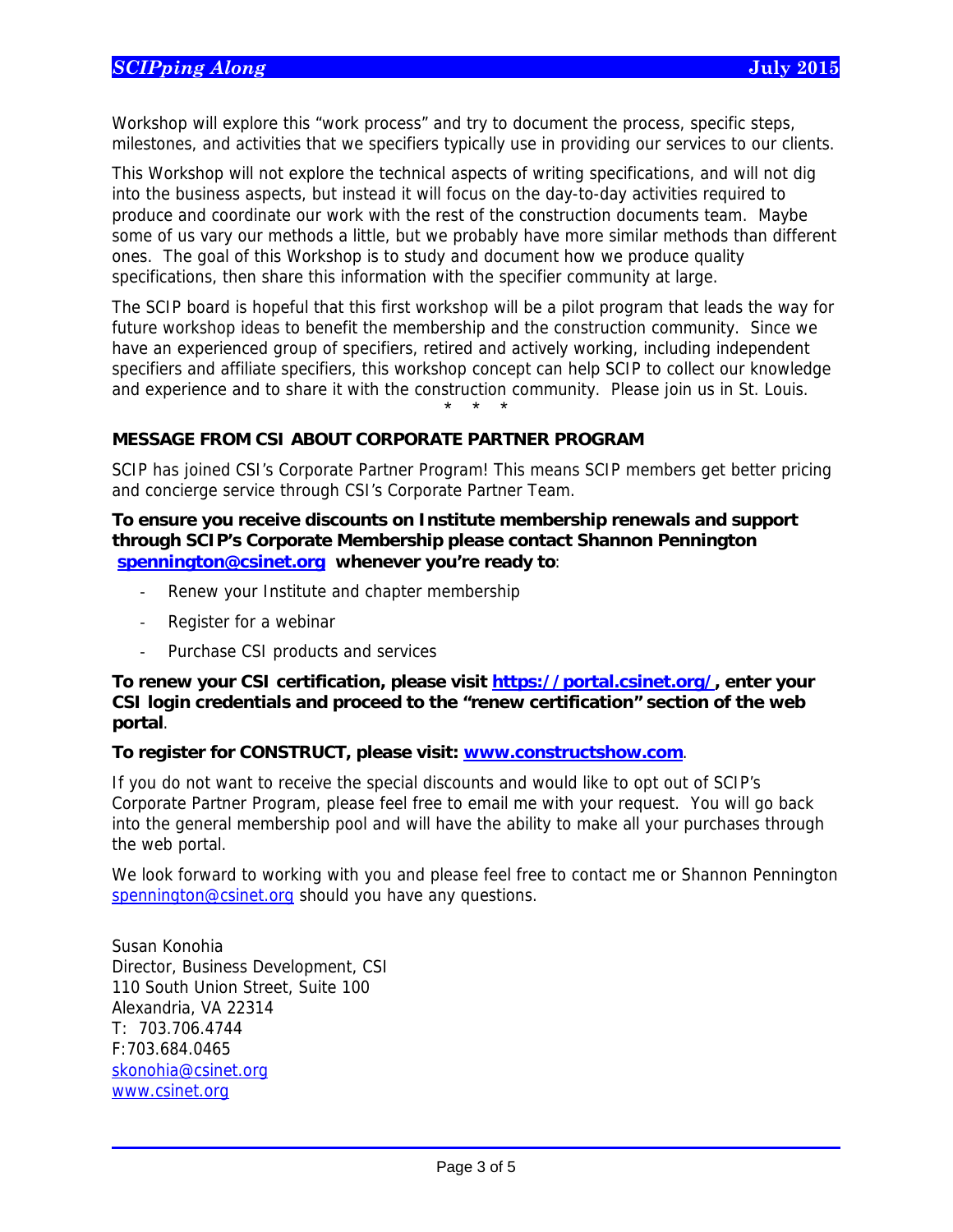$\overline{a}$ 

| air barrier<br>abaa<br>association of<br><b>ALLEGION</b>   | ALUMINUM<br>EXTRUDERS<br>COUNCIL                | <b>ARCOM</b>                               | <b>ASSA ABLOY</b><br>The global leaster in show opening exhalues | <b>ATAS</b>                                | Аисн                                              |
|------------------------------------------------------------|-------------------------------------------------|--------------------------------------------|------------------------------------------------------------------|--------------------------------------------|---------------------------------------------------|
| <b>Intrica</b><br><b>EI - BASF</b><br>The Chemical Dompany | Science For A Better Life                       | <b>BEHR</b> <sub>RRE</sub>                 | ETHER<br>Ħ<br>Titesi: suca                                       | <b>Bristolite</b> Daylighting Systems      | $\times$ BSD<br>Building Systems Design, Inc.     |
| <b>CALIBA</b>                                              | <b>ARLISL</b>                                   | CertainTeed                                | Gaithersburg                                                     | <b>PCMD</b>                                | <b>COSELLA DORKEN</b><br>DELTA                    |
| DODGE<br><b>DATA &amp; ANALYTICS</b>                       | <b>DOW</b><br>DORMA                             | <b>DOW CORNING</b>                         | dryvit 0<br><b>ROTT</b>                                          | <b>CHI PIND</b><br>The miracles of science | <b>Frankfile International</b><br><b>Titebond</b> |
| 138<br><b>GAF</b><br>Construction<br>Sealants              | GGI                                             | <b>Gensler</b>                             | Henry<br>FJS<br><b>BUILDING ENVILLENCEMENT</b>                   | Johns Manuill                              | KAWNEER                                           |
| <b>KEMPER</b><br><b>SYSTEM</b>                             | Kingspan.                                       | <b>INSULATION</b><br>It feel to just paint | DAVISA PRAID, PRODUCTS 12<br><b>ELAMINATORS</b>                  | <b>Lilegrand</b>                           | LogiSon:                                          |
| <b>Master Wall Inc.</b>                                    | <b>Morin</b><br><b>K Klegrann Kroup Cumpore</b> | <b>NABCO&amp;</b>                          | <b>National</b><br>Gypsum.                                       | Newforma<br>Building the future            |                                                   |
| <b>PAREXUSA</b>                                            | <b>PAINTS</b><br><b>PDC</b>                     | progressive ae                             | <b>Q QUEST</b>                                                   | <b>ERSA</b>                                | <b>Rockfon</b>                                    |
| ROXUL<br>The Better Insulation                             | <b><i>MSAFTIFIRST</i></b>                       | ó<br><b>SHERWIN-WILLIAMS</b>               | <b>SCB</b>                                                       | <b>Allegia dia</b>                         | <b>Stone</b>                                      |
| TECHNOFORM GLASSINSULATION                                 | c<br>1.1111                                     |                                            | UBM<br>I <sub>W</sub>                                            | YORKS<br>$h$ ings                          | <b>ZIP</b> system                                 |

**CSI Corporate Partners (SCIP to be added soon):**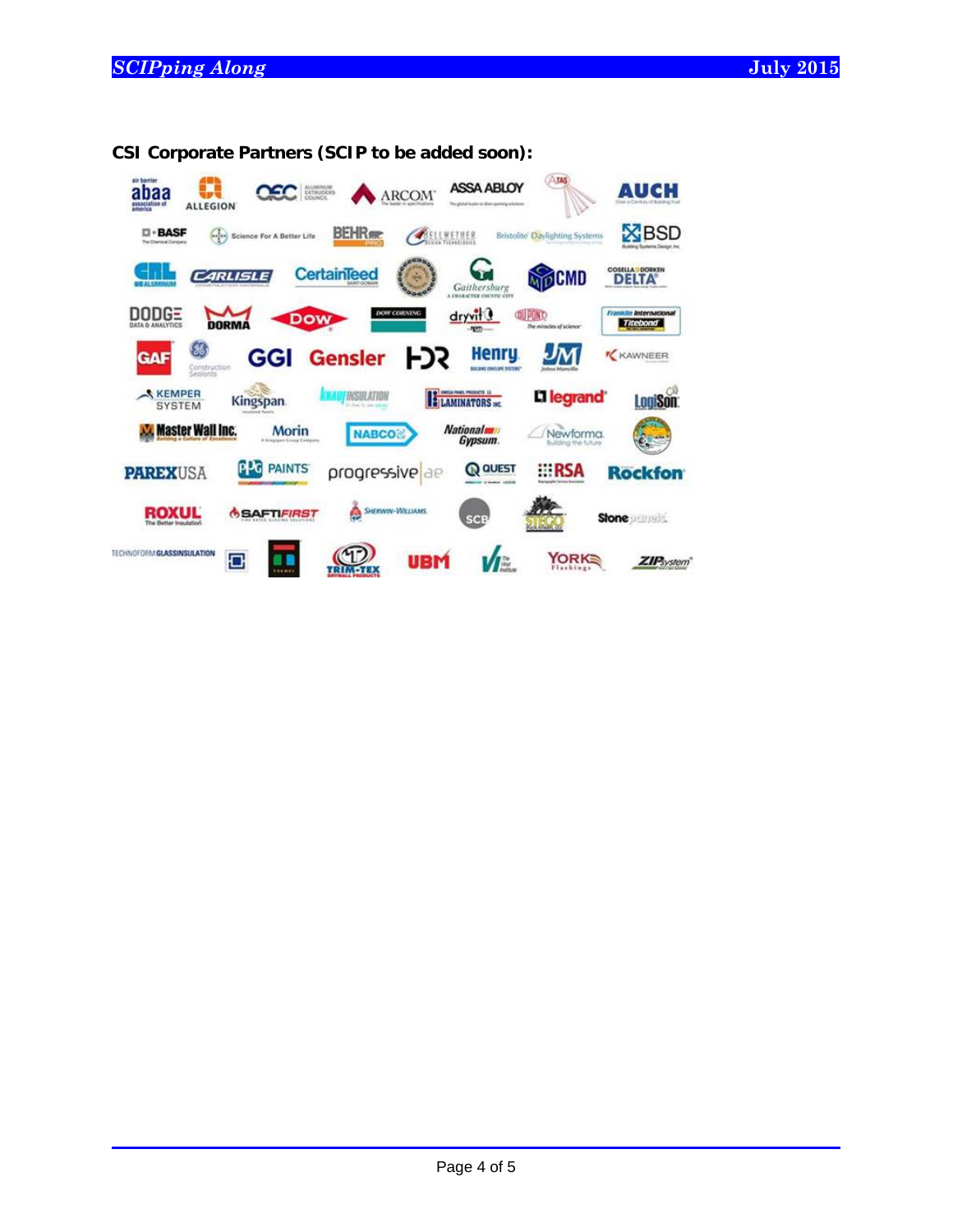$\overline{a}$ 



# **Dues Invoice**

# **SCIP MEMBERSHIP - July 1, 2015 through June 30, 2016**

**Member (full year dues) ..................... \$50.00**

**Member (after January 1).................... \$25.00**

**Affiliate (full year dues) ...................... \$50.00**

**Affiliate (after January 1)..................... \$25.00**

**[Initial dues for members joining in the last half of the fiscal year are one-half annual dues.]**

# **Mail your dues payment made out to SCIP to:**

Stephen H. Falk, emeritus aia, ccs, csi, scip Falk Associates, Inc. 60 Cutter Mill Road; Suite 210 Great Neck, NY 11021 falk@falkassociates.com tel: 516-466-9660/fax: 516-829-4278/cell: 516-647-8645 Treasurer 2015-16 SCIP

## **Membership includes newsletters as they may be published during the year, and includes a listing in the online SCIP Membership Roster.**

**If you have membership questions or comments, contact the SCIP Treasurer at** Email: treasurer@scip.com **or the phone number above**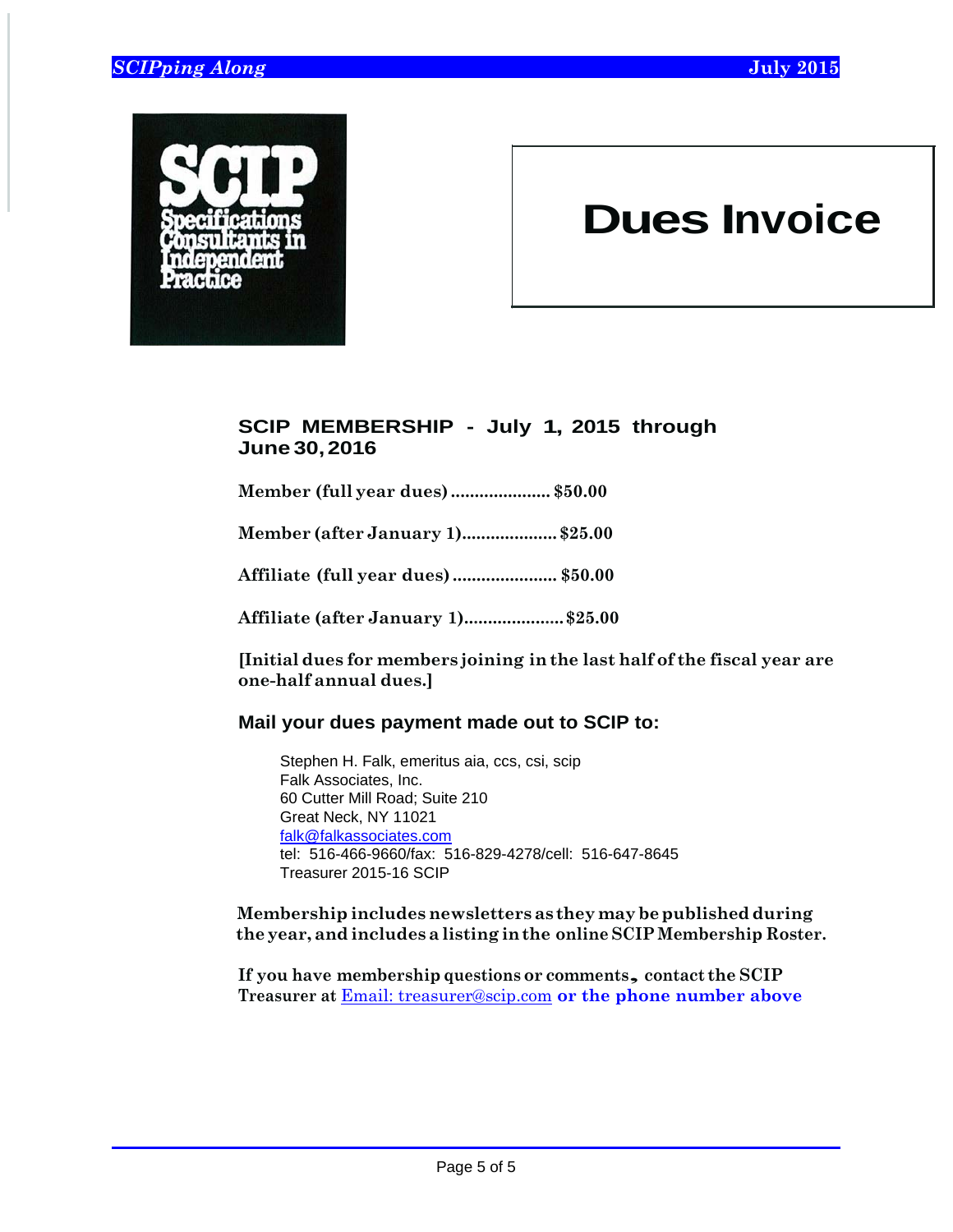| <b>Constant SurveyMonkey®</b><br>Examples $\overline{ }$<br><b>Survey Services *</b><br><b>My Surveys</b>                                           |                   | <b>Plans &amp; Pricing</b>               |                     |                                       |                         |                          |                  |                          |     | <b>Add Users</b>                |          | conspectus -<br>+ Create Survey |
|-----------------------------------------------------------------------------------------------------------------------------------------------------|-------------------|------------------------------------------|---------------------|---------------------------------------|-------------------------|--------------------------|------------------|--------------------------|-----|---------------------------------|----------|---------------------------------|
|                                                                                                                                                     |                   | Need multiple users? See PLATINUM plan → |                     |                                       |                         |                          |                  |                          |     |                                 |          |                                 |
| <b>SCIP Annual Meeting - Tuesday, S</b>                                                                                                             |                   |                                          |                     | <b>Summary</b>                        |                         | <b>Design Survey</b>     |                  | <b>Collect Responses</b> |     |                                 |          | <b>Analyze Results</b>          |
| <b>v CURRENT VIEW</b><br>3                                                                                                                          |                   | FILTERED: 37 of 41 respondents           |                     |                                       |                         |                          |                  |                          |     | Export All $\blacktriangledown$ |          | <b>Share All</b>                |
| + FILTER<br>+ COMPARE<br>+ SHOW                                                                                                                     |                   | Question                                 | <b>Data</b>         |                                       | <b>Individual</b>       |                          |                  |                          |     |                                 |          |                                 |
| FILTER: 2015 Member Survey<br>۰                                                                                                                     | <u>ևև</u>         | <b>Summaries</b>                         | (J<br><b>Trends</b> |                                       | <b>Responses</b>        |                          |                  |                          |     |                                 |          |                                 |
|                                                                                                                                                     | PAGE <sub>1</sub> |                                          |                     |                                       |                         |                          |                  |                          |     |                                 |          |                                 |
| <b>v SAVED VIEWS</b> $(1)$<br>Ø                                                                                                                     | Q <sub>1</sub>    |                                          |                     |                                       |                         |                          |                  |                          |     | <b>Customize</b>                |          | Export $\blacktriangledown$     |
| <b>Original View</b> (No rules applied)<br>Revert<br>◉<br>+ Save as                                                                                 |                   |                                          |                     | Will you be attending the SCIP annual |                         | meeting?                 |                  |                          |     |                                 |          |                                 |
| <b>EXPORTS</b><br>❼                                                                                                                                 |                   |                                          |                     |                                       | Answered: 37 Skipped: 0 |                          |                  |                          |     |                                 |          |                                 |
| <b>v SHARED DATA</b><br>Ø                                                                                                                           |                   |                                          |                     |                                       |                         |                          |                  |                          |     |                                 |          |                                 |
| No shared data                                                                                                                                      |                   | Yes                                      |                     |                                       |                         |                          |                  |                          |     |                                 |          |                                 |
| Sharing allows you to share your survey results with<br>others. You can share all data, a saved view, or a<br>single question summary. Learn more » |                   |                                          |                     |                                       |                         |                          |                  |                          |     |                                 |          |                                 |
| <b>Share All</b>                                                                                                                                    |                   | No                                       |                     |                                       |                         |                          |                  |                          |     |                                 |          |                                 |
|                                                                                                                                                     |                   | <b>Unsure</b>                            |                     |                                       |                         |                          |                  |                          |     |                                 |          |                                 |
|                                                                                                                                                     |                   |                                          | 0%<br>10%           | 20%                                   | 30%                     | 40%                      | 50%              | 60%                      | 70% | 80%                             | 90% 100% |                                 |
|                                                                                                                                                     |                   | <b>Answer Choices</b>                    |                     |                                       |                         | $\overline{\phantom{a}}$ | <b>Responses</b> |                          |     |                                 |          |                                 |
|                                                                                                                                                     |                   | Yes<br>$\overline{\mathbf{v}}$           |                     |                                       |                         |                          | 83.78%           |                          |     |                                 |          | 31                              |
|                                                                                                                                                     |                   | $\blacktriangledown$ No                  |                     |                                       |                         |                          | 13.51%           |                          |     |                                 |          | $\overline{5}$                  |
|                                                                                                                                                     |                   | $\overline{\phantom{a}}$ Unsure          |                     |                                       |                         |                          | 2.70%            |                          |     |                                 |          | $\mathbf{1}$                    |
|                                                                                                                                                     |                   | Total                                    |                     |                                       |                         |                          |                  |                          |     |                                 |          | 37                              |
|                                                                                                                                                     |                   |                                          |                     |                                       |                         |                          |                  |                          |     |                                 |          |                                 |
|                                                                                                                                                     | Q2                |                                          |                     |                                       |                         |                          |                  |                          |     |                                 |          | Export $\blacktriangledown$     |

## If you will not be attending this year, we'd appreciate your feedback telling us why.

|                                    | Answered: 8                                                                                     | Skipped: 29                    |                  |          |
|------------------------------------|-------------------------------------------------------------------------------------------------|--------------------------------|------------------|----------|
| Responses (8)                      | <b>Text Analysis</b>                                                                            | <b>My Categories (0)</b>       |                  |          |
| Categorize as $\blacktriangledown$ | Filter by Category $\blacktriangledown$                                                         |                                | Search responses | $\alpha$ |
| Showing 8 responses                |                                                                                                 |                                |                  |          |
| N/A                                | 6/29/2015 3:22 PM View respondent's answers                                                     | Categorize as $\mathbf{\cdot}$ |                  |          |
|                                    | I will be flying in that morning so I probably will not be able to make the full annual meeting |                                |                  |          |
| 6/12/2015 11:06 AM                 | View respondent's answers                                                                       | Categorize as ▼                |                  |          |
|                                    | New member, want to get to know the community                                                   |                                |                  |          |
|                                    | 6/11/2015 8:50 AM View respondent's answers                                                     | Categorize as ▼                |                  |          |
| <b>KI/A</b>                        |                                                                                                 |                                |                  |          |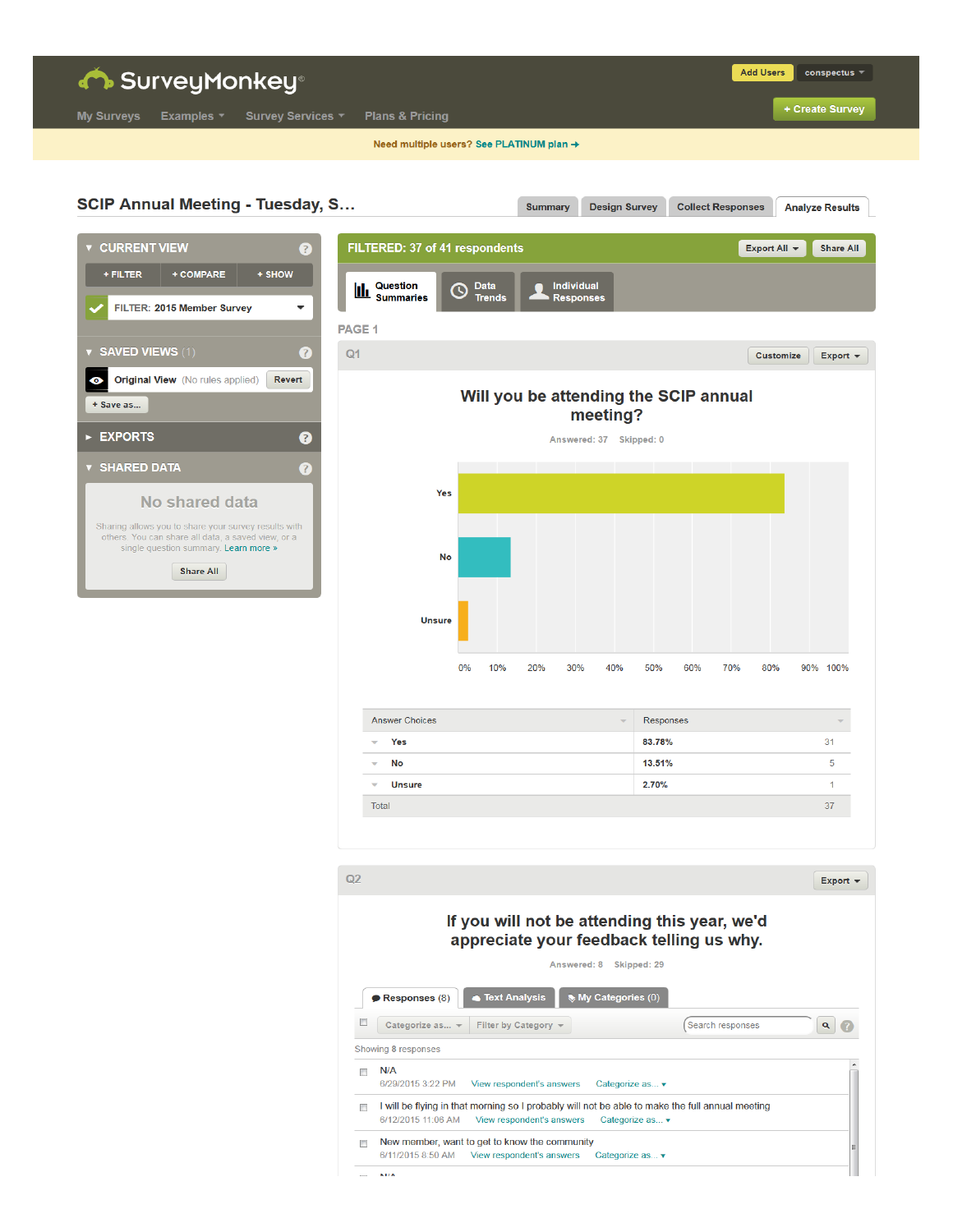



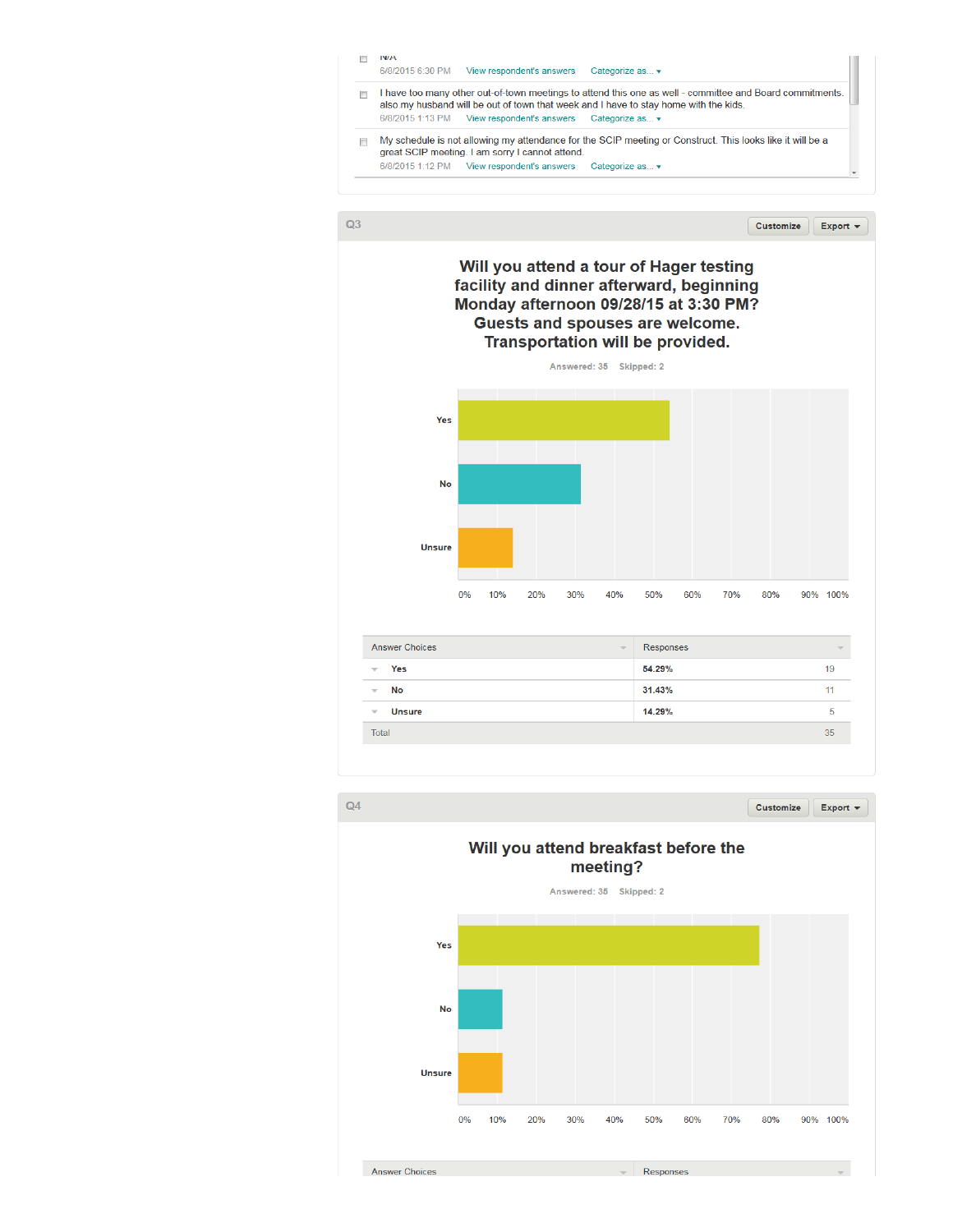| Yes<br>$\overline{\phantom{a}}$           | 77.14% | 27           |
|-------------------------------------------|--------|--------------|
| No<br>$\overline{\phantom{a}}$            | 11.43% | 4            |
| <b>Unsure</b><br>$\overline{\phantom{m}}$ | 11.43% | $\mathbf{A}$ |
| <b>Total</b>                              |        | 35           |

Customize

Export  $\blacktriangledown$ 

| ٠ |  |
|---|--|
|   |  |
|   |  |



| Yes<br>▼                                  | 88.57% | 31 |
|-------------------------------------------|--------|----|
| No<br>v                                   | 8.57%  |    |
| <b>Unsure</b><br>$\overline{\phantom{a}}$ | 2.86%  |    |
| <b>Total</b>                              |        | 35 |
|                                           |        |    |

```
Q6Export \starDo you have any dietary restrictions?
                                         Answered: 22 Skipped: 15
  Responses (22) C Text Analysis Wy Categories (0)
                                                                                                  \begin{array}{c} \mathbf{Q} \end{array}Categorize as... + Filter by Category +
                                                                      Search responses
Showing 22 responses
 none
      6/30/2015 4:22 PM View respondent's answers
                                                   Categorize as... ▼
 \blacksquare No
     6/29/2015 3:22 PM View respondent's answers
                                                   Categorize as...
 \blacksquare No
      6/27/2015 3:11 PM View respondent's answers
                                                   Categorize as... ▼
 None
      6/25/2015 9:58 AM    View respondent's answers
                                                   Categorize as... ▼
 I'm allergic to cumin.
     6/25/2015 9:24 AM    View respondent's answers    Categorize as... v
 no Brussels sprouts :P
      6/23/2015 4:31 PM View respondent's answers Categorize as... ▼
 Vegetarian, please!
      6/46/2045642 DM V6
```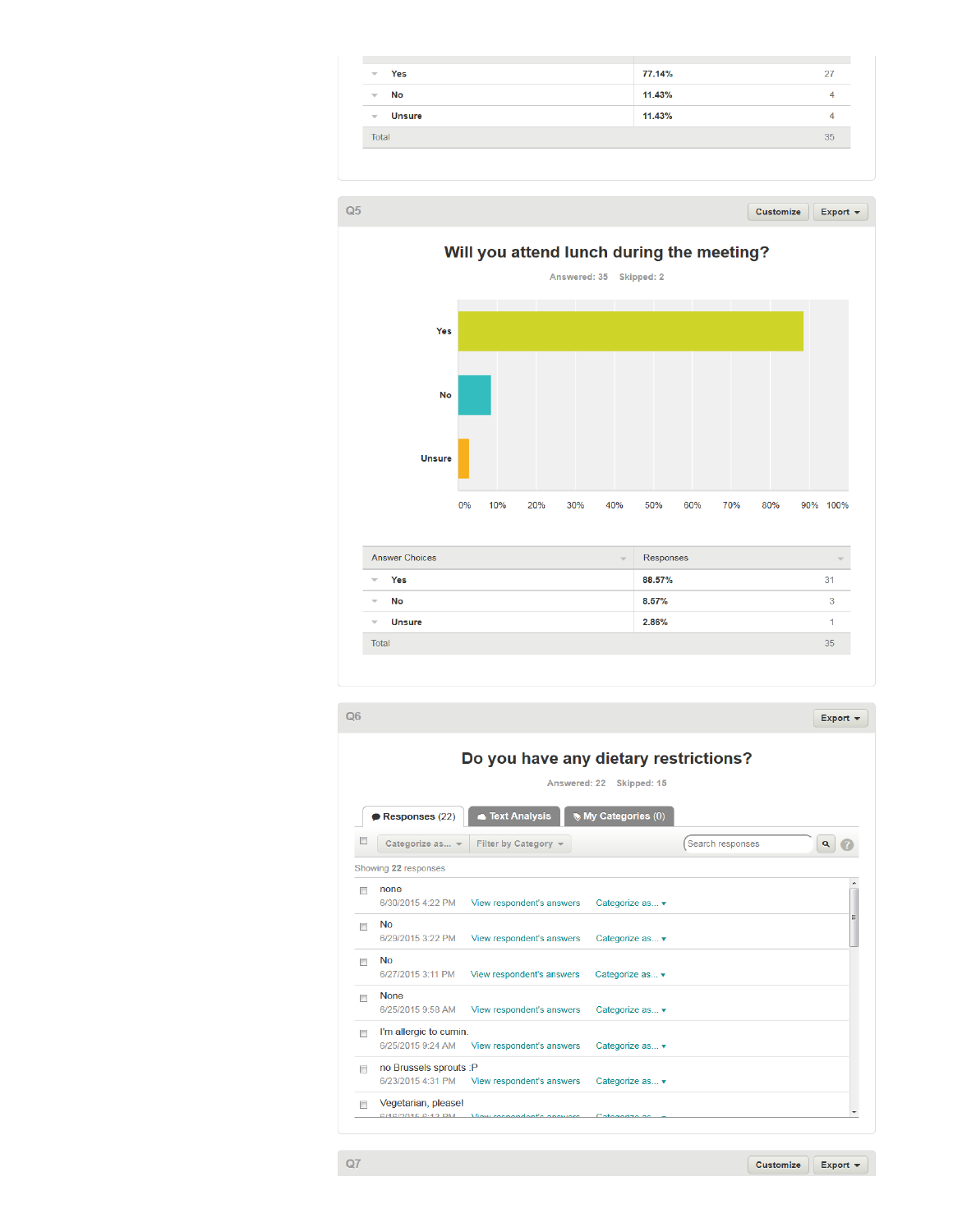

 $Q8$ Export  $\blacktriangledown$ What topics would you most like to discuss during the member open forum? Answered: 15 Skipped: 22 **Ext Analysis Wy Categories (0)**  $\bullet$  Responses (15) Categorize as... v Filter by Category v (Search responses  $Q$ Showing 15 responses How others have transformed form one person to hiring your first employee - if it is an appropriate topic? 6/29/2015 3:22 PM View respondent's answers Categorize as... Indemnification clauses in specification consultants' contracts with their clients, for architect (or owner) direction with which the specifier has a reasonable objection 6/23/2015 4:31 PM View respondent's answers Categorize as... ▼ ansure 6/16/2015 6:13 PM View respondent's answers Categorize as... I have nothing to add to the agenda - there are always many topics that come forth that I find interesting and informative. 6/15/2015 9:17 AM View respondent's answers Categorize as... ▼ SCIP Best Practices: lunch and learn presentations for specifiers to take to their clients, potential or actual. 6/11/2015 1:14 PM View respondent's answers Categorize as... ▼ Collaboration with CSI and others to advance integration of OmniClass, UniFormat, and MasterFormat. Updating SectionFormat and PageFormat for digital versus print.  $M$  **MA DALE OF ALL 11** 

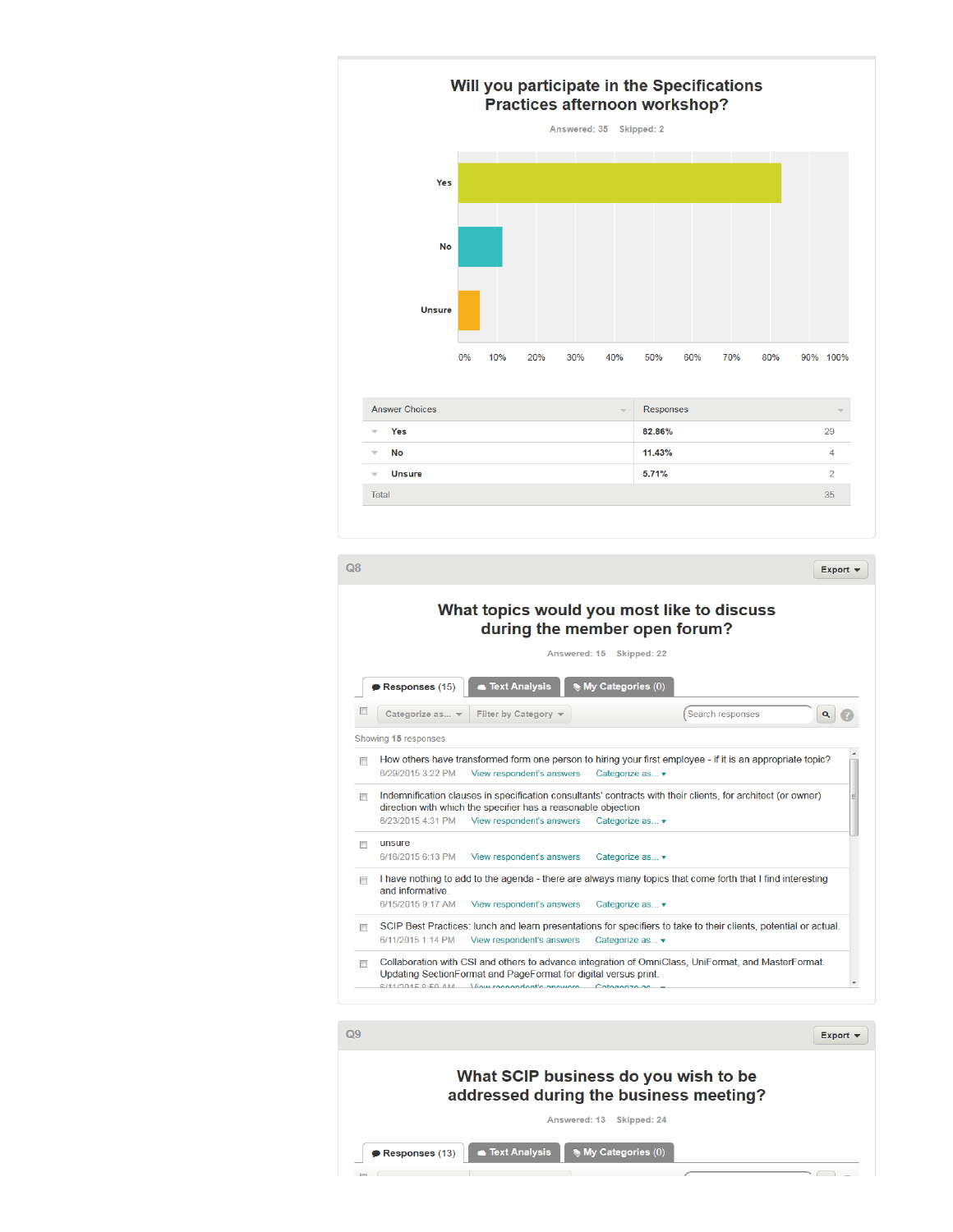|   |                              | Categorize as $\mathbf{v}$ Filter by Category $\mathbf{v}$                   | Search responses                                                                                           |  |
|---|------------------------------|------------------------------------------------------------------------------|------------------------------------------------------------------------------------------------------------|--|
|   | Showing 13 responses         |                                                                              |                                                                                                            |  |
|   | 6/16/2015 6:13 PM            | View respondent's answers                                                    | Switching SCIP Group on LinkedIn from Closed (SCIP members only) to Open<br>Categorize as $\mathbf{\cdot}$ |  |
| П |                              | should be more independent. Hopefully this will be a step in that direction. | I am pleased that SCIP has split away from CSI for our meeting this year. I have always believed that we   |  |
|   | 6/15/2015 9:17 AM            | View respondent's answers                                                    | Categorize as v                                                                                            |  |
|   | Website                      |                                                                              |                                                                                                            |  |
|   | 6/11/2015 8:50 AM            | View respondent's answers                                                    | Categorize as $\mathbf{v}$                                                                                 |  |
|   | 7180 W. Surrey Ave.          |                                                                              |                                                                                                            |  |
|   | 6/9/2015 12:49 PM            | View respondent's answers                                                    | Categorize as ▼                                                                                            |  |
|   | Adopting the revised bylaws. |                                                                              |                                                                                                            |  |
|   |                              | 6/9/2015 9:44 AM View respondent's answers                                   | Categorize as $\mathbf{\cdot}$                                                                             |  |
|   | scip PR handouts             |                                                                              |                                                                                                            |  |
|   | 6/8/2015 3:14 PM             | View respondent's answers                                                    | Categorize as ▼                                                                                            |  |
|   | 404 Indian Hill Drive        |                                                                              |                                                                                                            |  |

 $Q10$ 

Customize Export  $\star$ 



 $Q11$ 

Export  $\star$ 

## Please identify yourself so we may send additional information when it is available.

Answered: 37 Skipped: 0

| <b>Answer Choices</b> | $\overline{\mathbf{v}}$ | Responses | $\overline{\mathbf{v}}$ |
|-----------------------|-------------------------|-----------|-------------------------|
| Name:                 | <b>Responses</b>        | 100.00%   | 37                      |
| Company:              | <b>Responses</b>        | 91.89%    | 34                      |
| Address:              | <b>Responses</b>        | 94.59%    | 35                      |
| Address 2:            | <b>Responses</b>        | 16.22%    | 6                       |
| City/Town:            | <b>Responses</b>        | 94.59%    | 35                      |